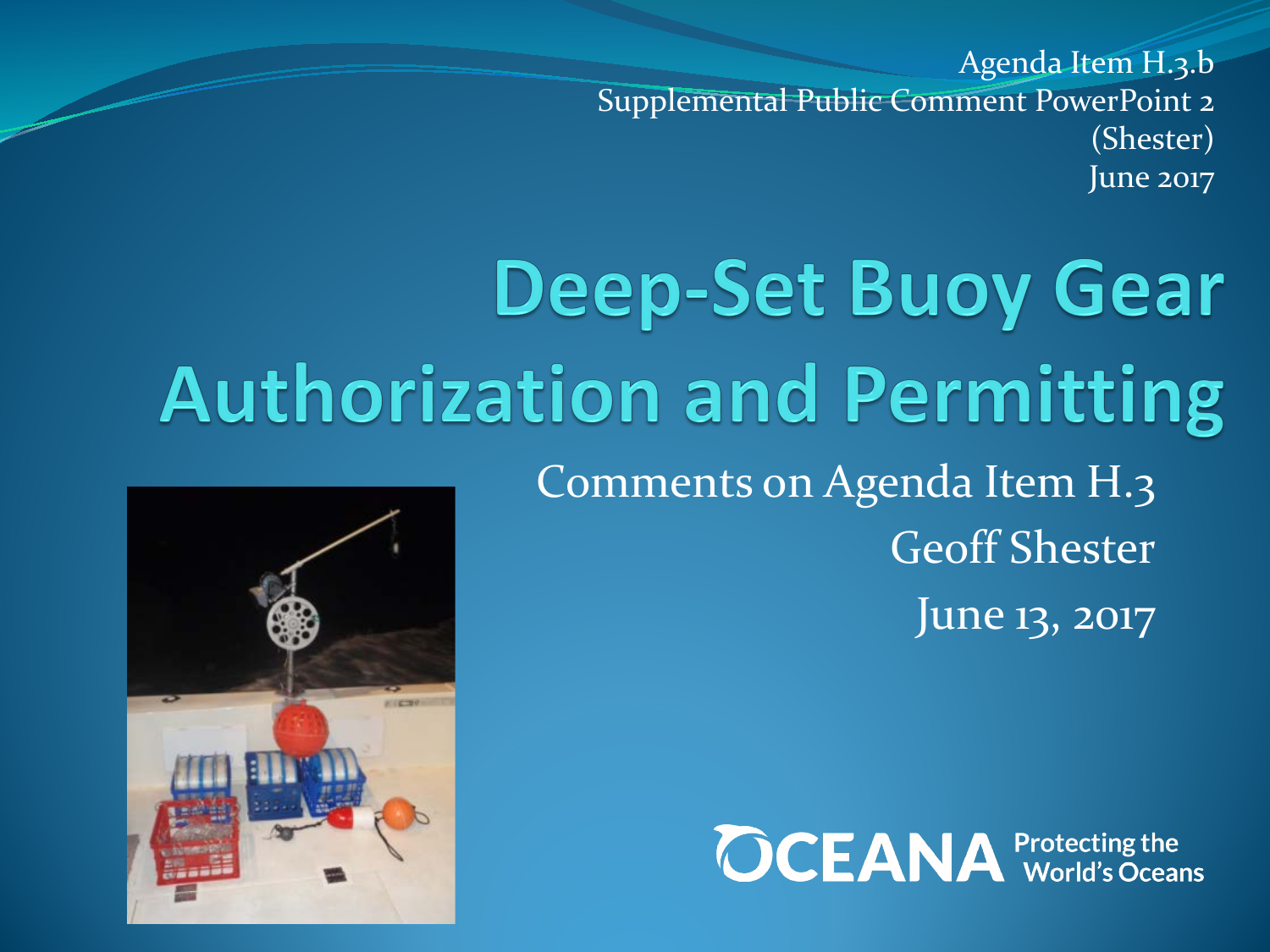# Night

#### **California Swordfish Drift Gillnets** set and fished at night **BUOY LINES FLOATLINE FADLINE IGERS** Drift gillnets targeting swordfish and thresher sharks off California throw overboard approximately 64 percent of everything caught. This indiscriminent gear type is also known to injure and kill sea turtles, dolphins, pilot whales, sperm whales, humpback whales, California sea lions, other sharks, marlin, tuna, mola molas (ocean sunfish) and Dall's porpoises. **OCEANA**

#### **Drift gillnets**

- Surface fishing at night
- Among highest discard rates in US (>60%)
- More cetacean bycatch than all other US West Coast and Alaska fisheries combined
- Only MMPA Category I fishery on US West Coast
- No hard cap rule; no monitoring rule

#### $-80m$ **BAITED**<br>CIRCLE<br>HOOKS LIGHT **HEAVY** 250-350m **OCEANA**

THERMOCLINI

**Deep-Set Buoy Gear** 

**STRIKE INDICATOR**<br>FLOATS

HIGH FLYING FLAG WITH LIGHT SOURCE

**VERTICAL**<br>MAINLINE

**REFLECTOR) TO PREVENT**<br>GEAR LOSS

 $-50m$ 

#### **Deep-set buoy gear**

- Deep fishing in day
- 98% marketable species
- Active tending  $\rightarrow$  Minimal bycatch mortality
- Profitable, higher value catch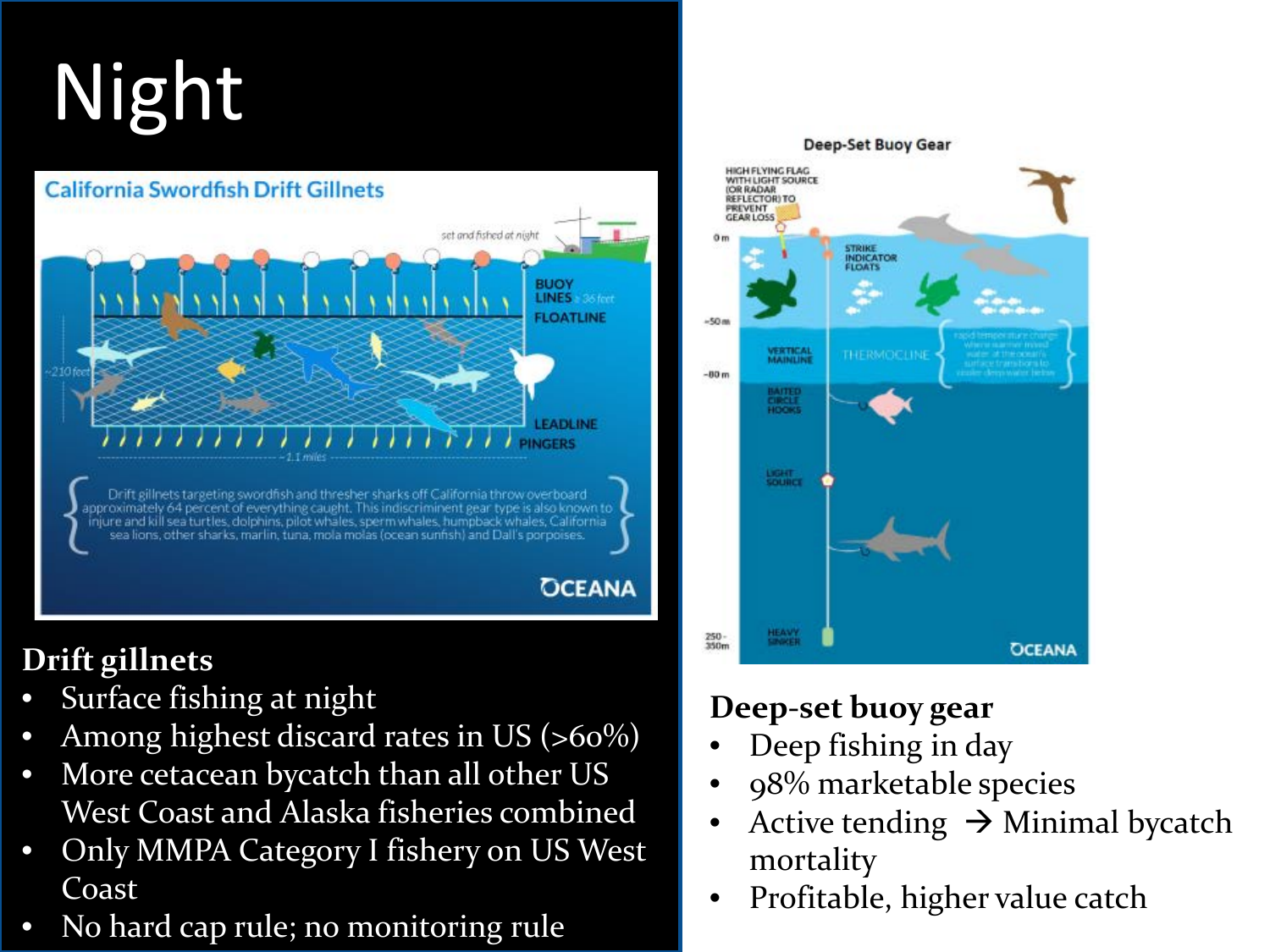

This chart details discard rates (percentage of the total catch that is thrown overboard) using different gear types to target swordfish in North American oceans. SSLL = shallow-set longline, DSLL = deep-set longline, DSBG = deep-set buoy gear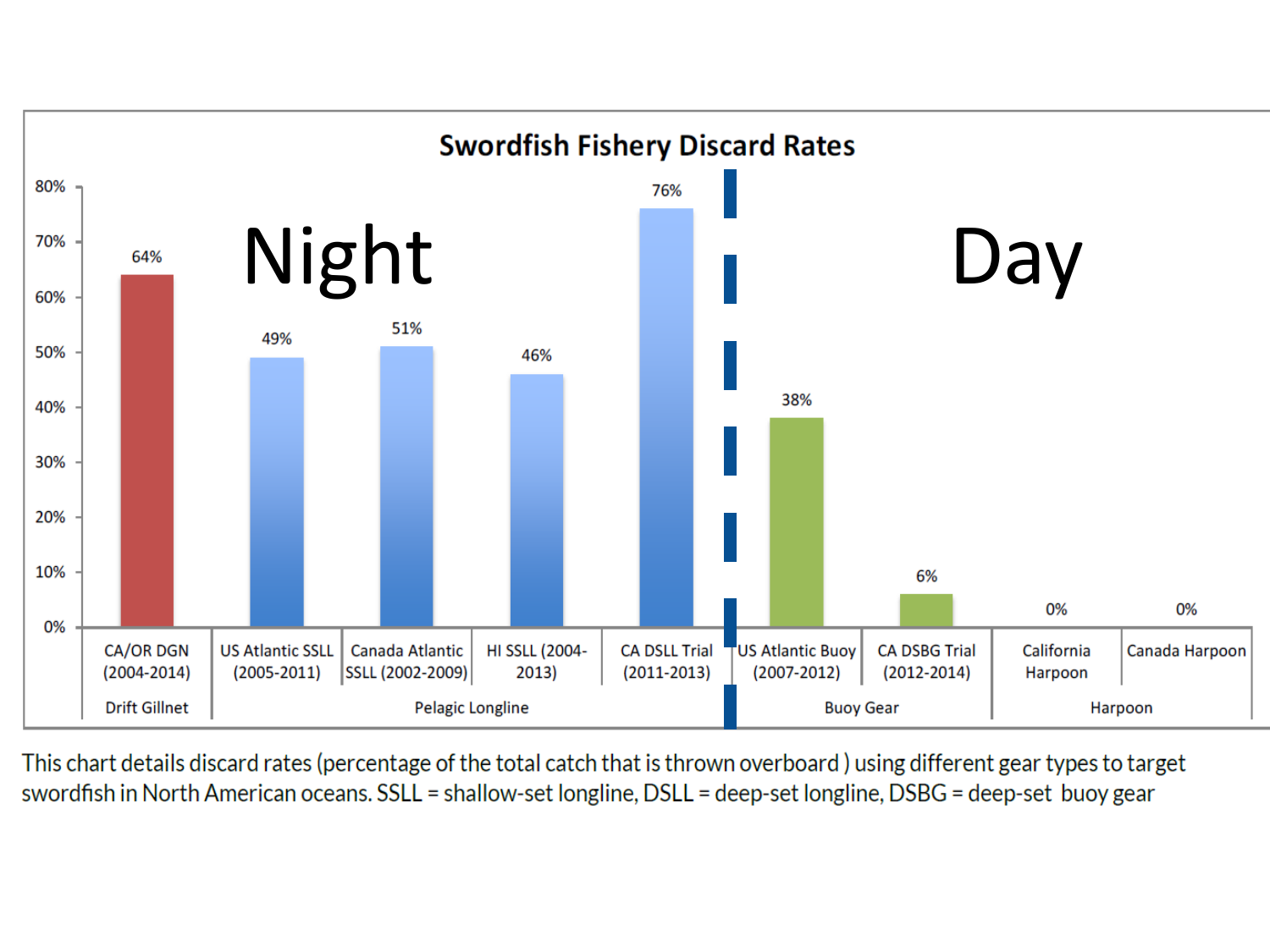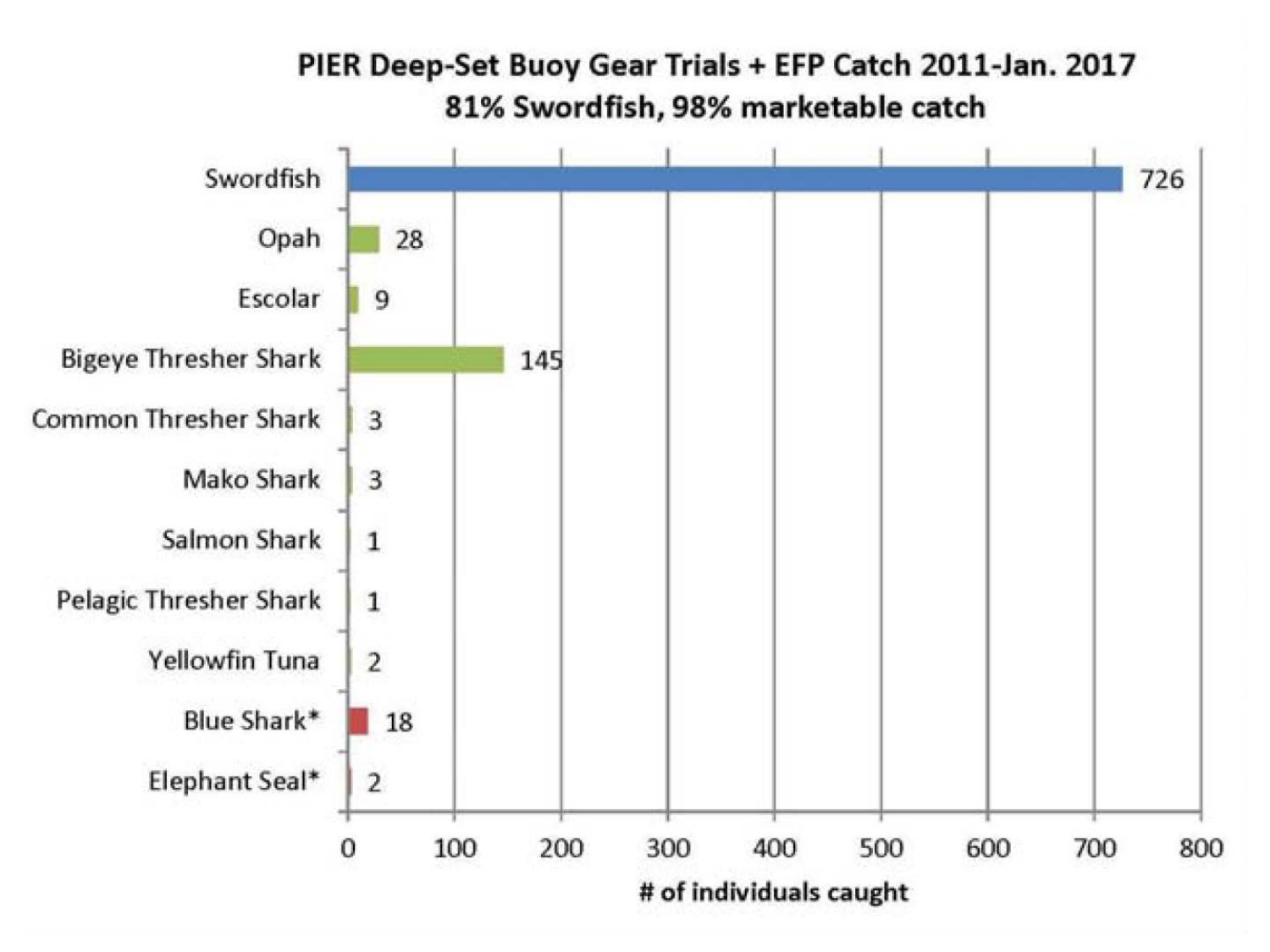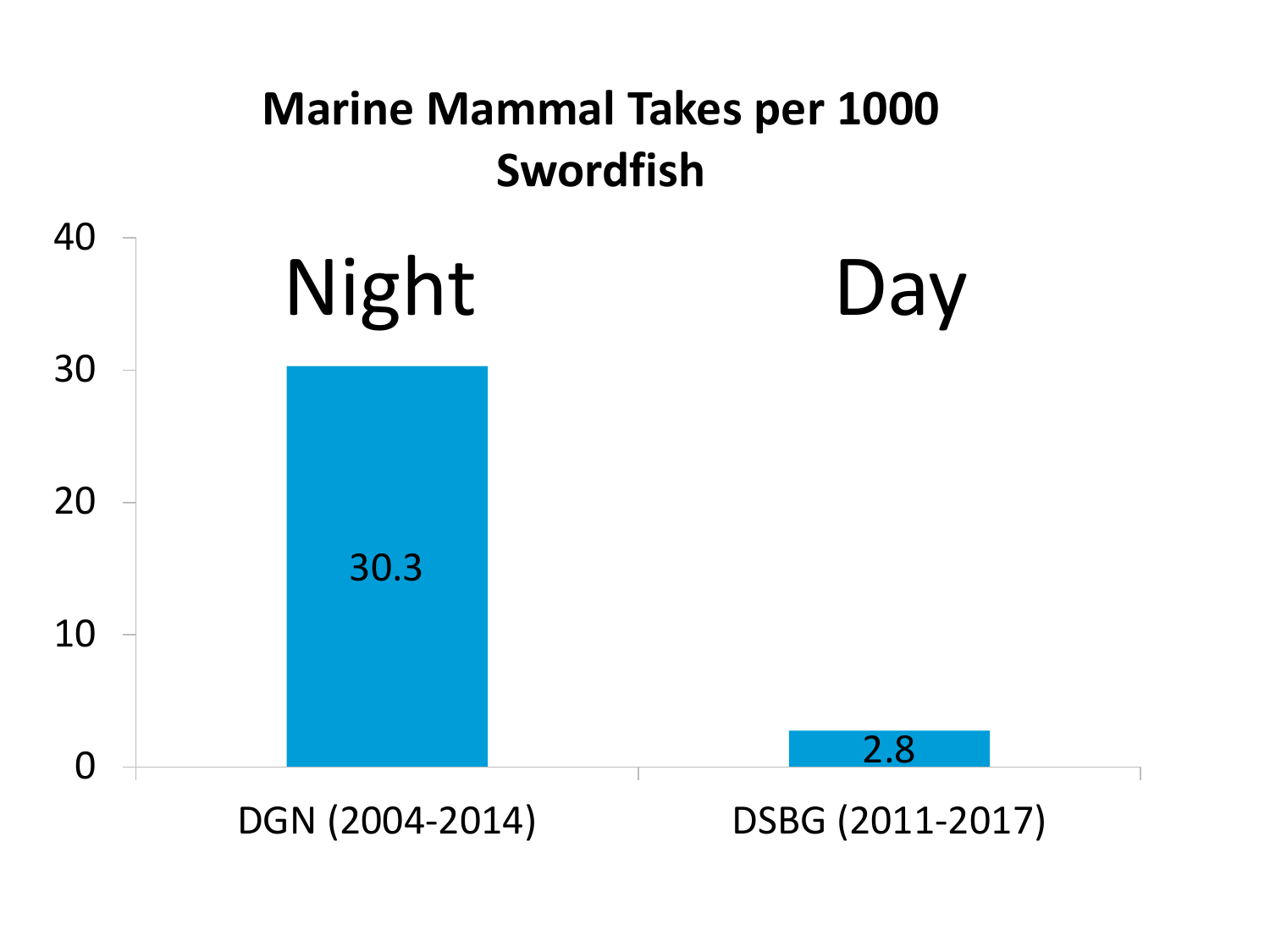## Purpose and Need

- Increase domestic swordfish landings and *reduce bycatch.*
- Authorize deep-set buoy gear (DSBG) and establish a federal limited entry DSBG program.



- **Provide incentives to transition from** drift gillnet (DGN) gear to DSBG.
- Provide compensation for DGN permit holders who voluntarily retire their permits.

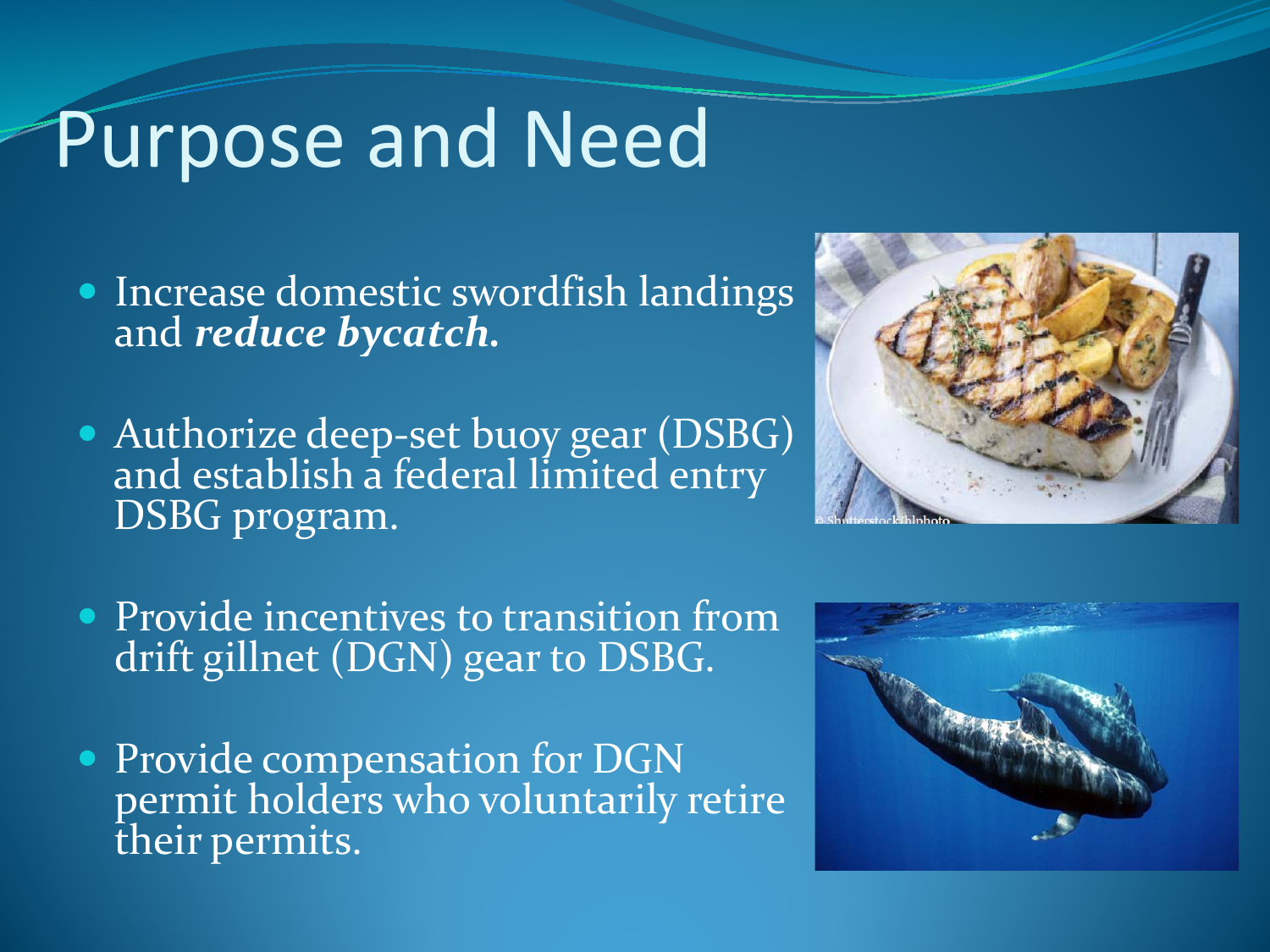### DSBG Authorization – A Top Priority

- Achieve bycatch reduction goals in light of NMFS' withdrawal of DGN hard caps
- Large number of EFP applications signals significant interest in the fishery
- Reduced fishing costs relative to EFP fishing costs due to EFP requirement that fishermen pay for observers
- Increase U.S. West Coast swordfish production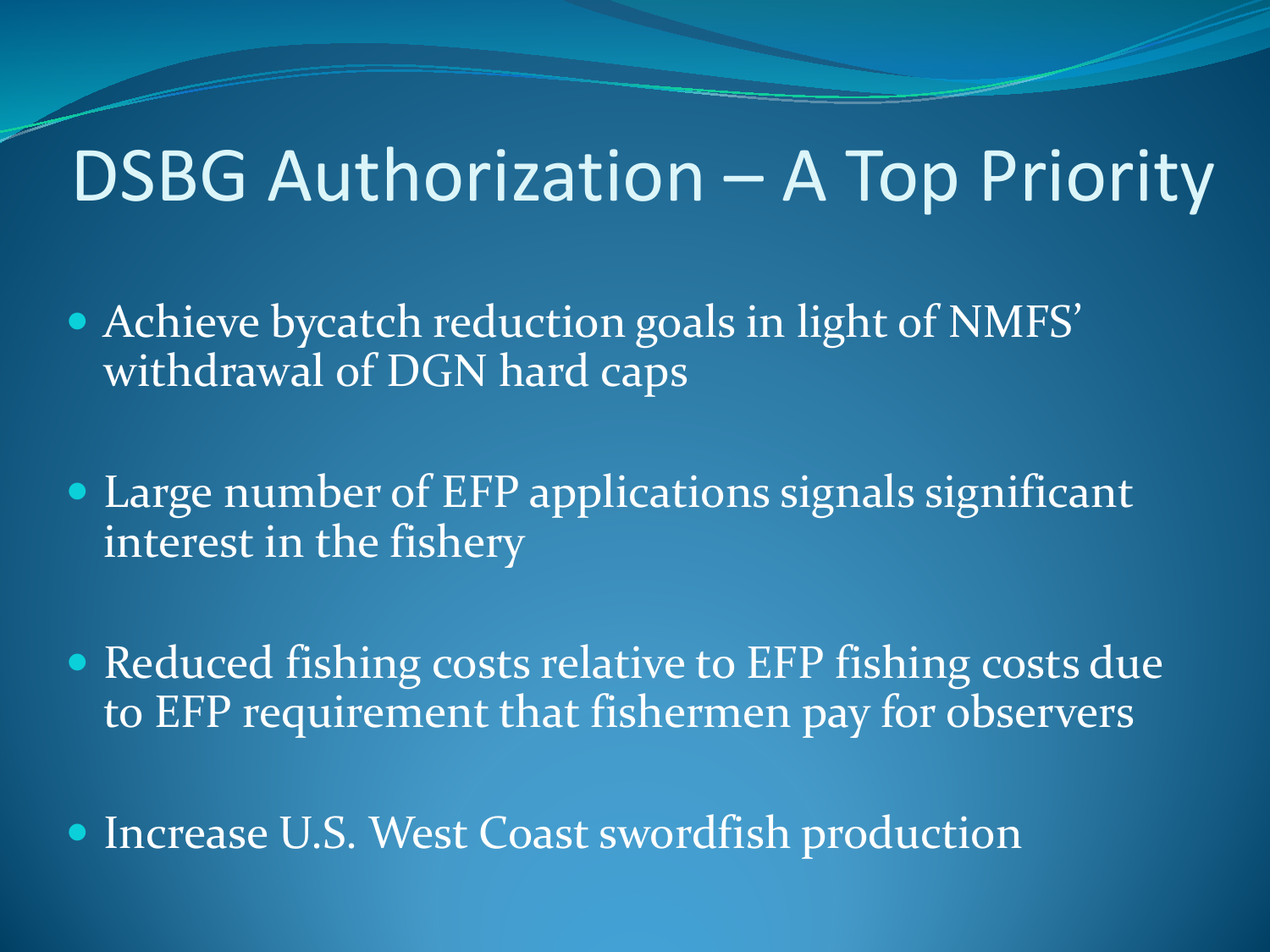# Authorizing DSBG



- Use configuration and areas as fished in previous EFPs by PIER and others
	- 10 buoys/vessel, 3 circle hooks/buoy, 1 permit/vessel
	- Active tending (3 nm maximum distance from gear)
	- Day use only, below thermocline
- Allow for modifying gear definition to allow for linked buoy gear upon future review of EFP results in biennial specs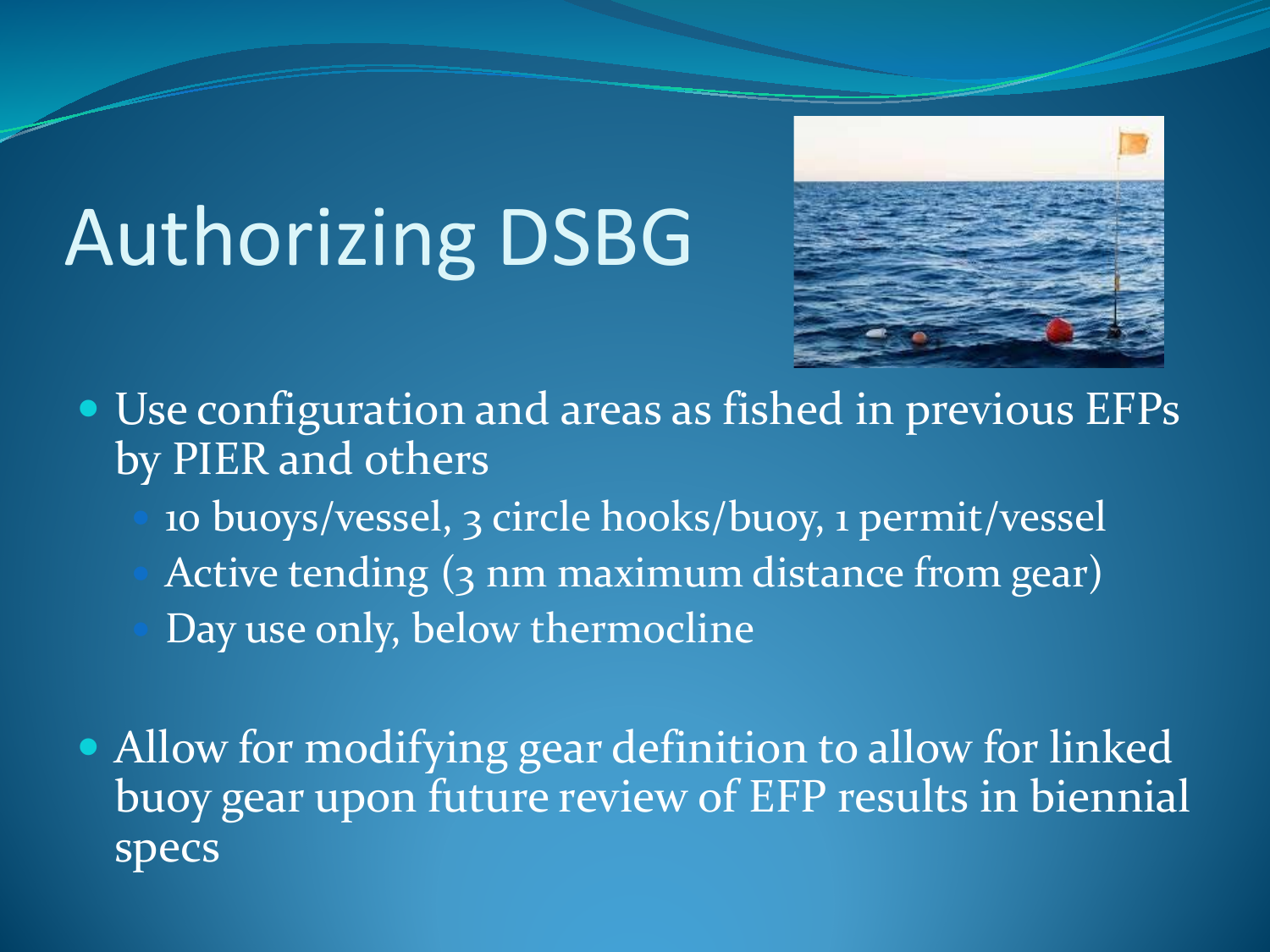## Rationale for Limited Entry

- **Broad authority to establish limited entry under MSA to** achieve Optimum Yield 16 U.S.C. § 1853(b)(6)
- 50 CFR 600.330(c): Limited entry may be used to
	- "contribute to economic efficiency or conservation."
	- "combat overfishing, overcrowding, or overcapitalization" or in an "unutilized or underutilized fishery," to "reduce the chance that these conditions will adversely affect the fishery in the future."
	- "to provide adequate economic return to pioneers in a new fishery."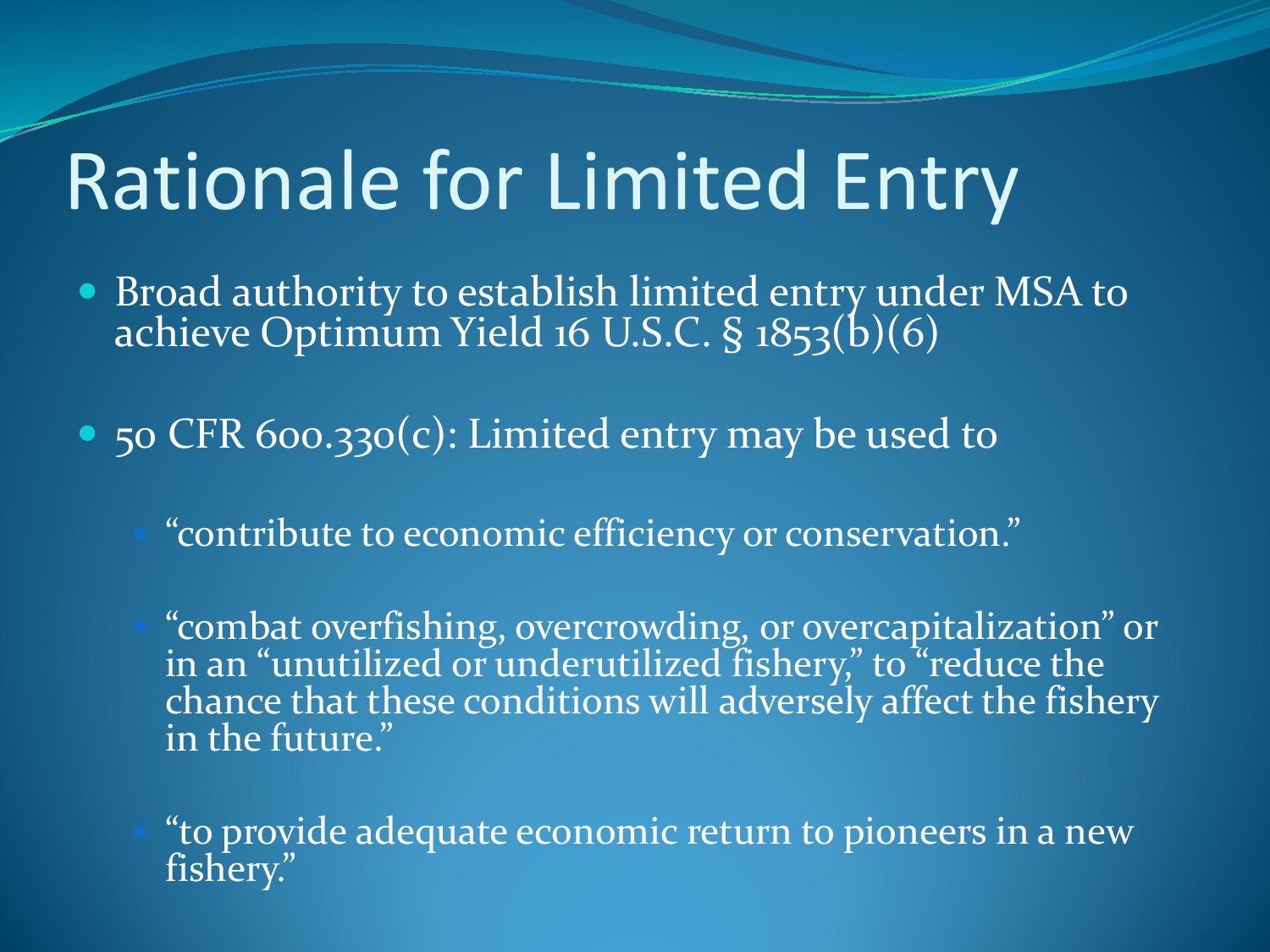## Initial permit issuance

- EFP participants with active effort
	- Pioneers who have innovated and invested in gear viability and providing data for management

#### • DGN permit holders

- Reduce bycatch and achieve OY
- Provide an alternative gear type to fish swordfish
- Partially or fully replace DGN use with minimal bycatch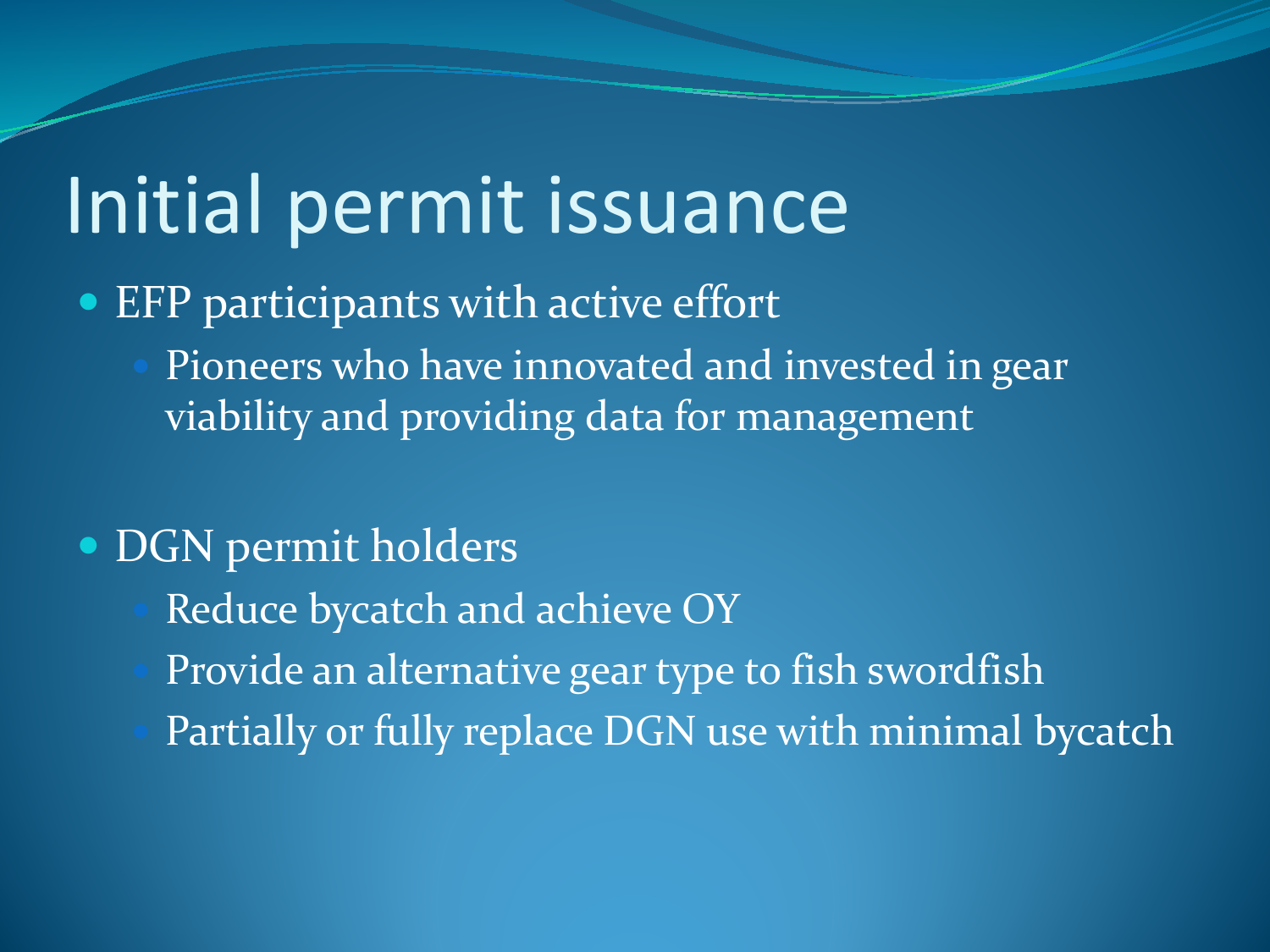### Permit trade-ins

#### • Mandatory

- All DGN permits become DSBG-only permits
	- Time certain
	- Upon permit transfer

### Voluntary

 All DGN permit holders have option to trade-in DGN permit in exchange for one or more DSBG permits

#### • Suboption for analysis:

Only active DGN permit holders can trade in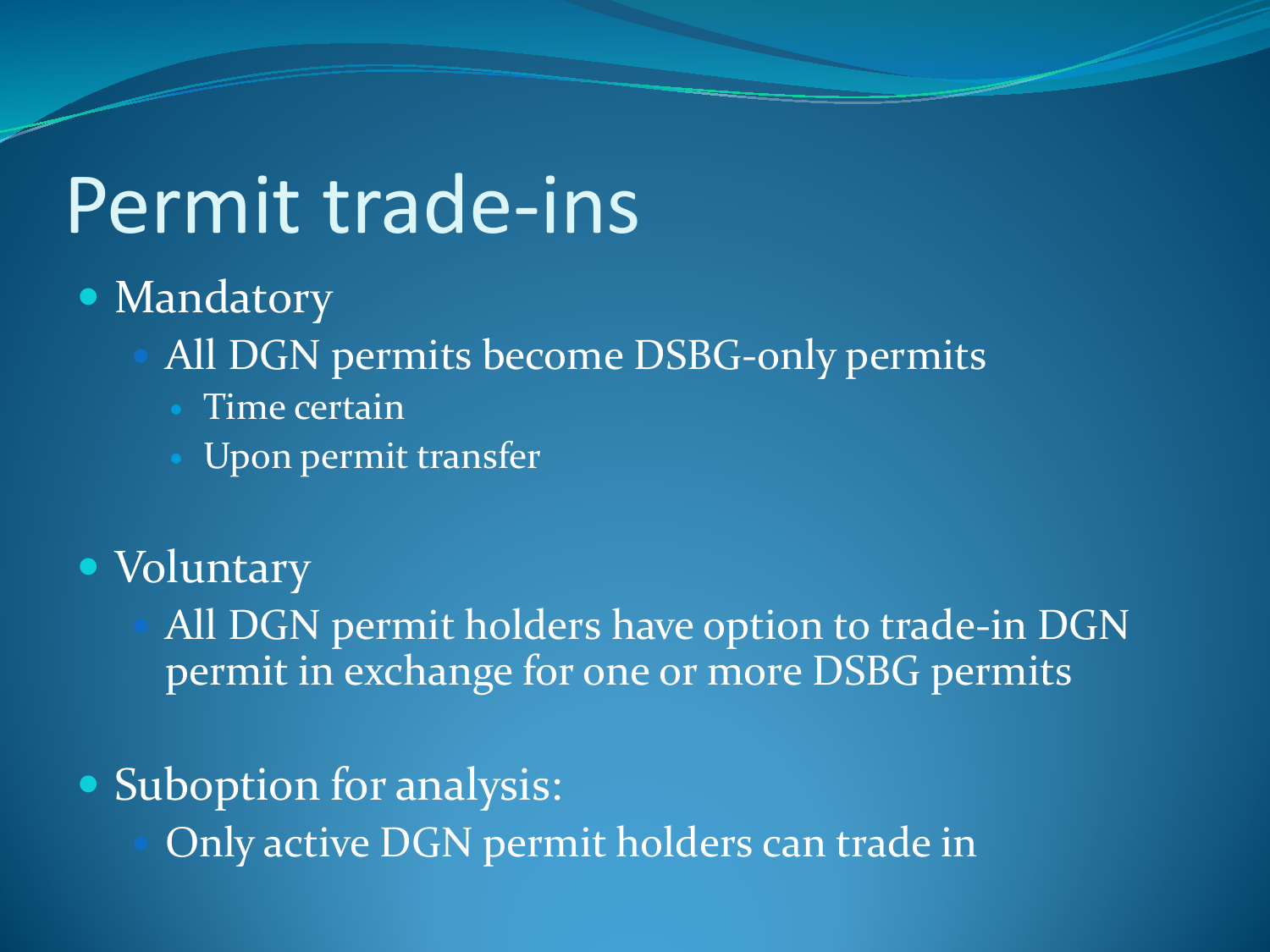### **CDFW Nov 2016 HMS Report**



Figure 7. Swordfish landings by DGN, Harpoon and DSBG in California ports, 2015-2016. Data source: CDFW Commercial Fisheries Information System (CFIS) extracted 10/13/16. All 2016 data are preliminary.  $n =$  Active vessels

http://www.pcouncil.org/wp-content/uploads/2016/11/I2a\_Sup\_CDFW\_Rpt\_NOV2016BB.pdf